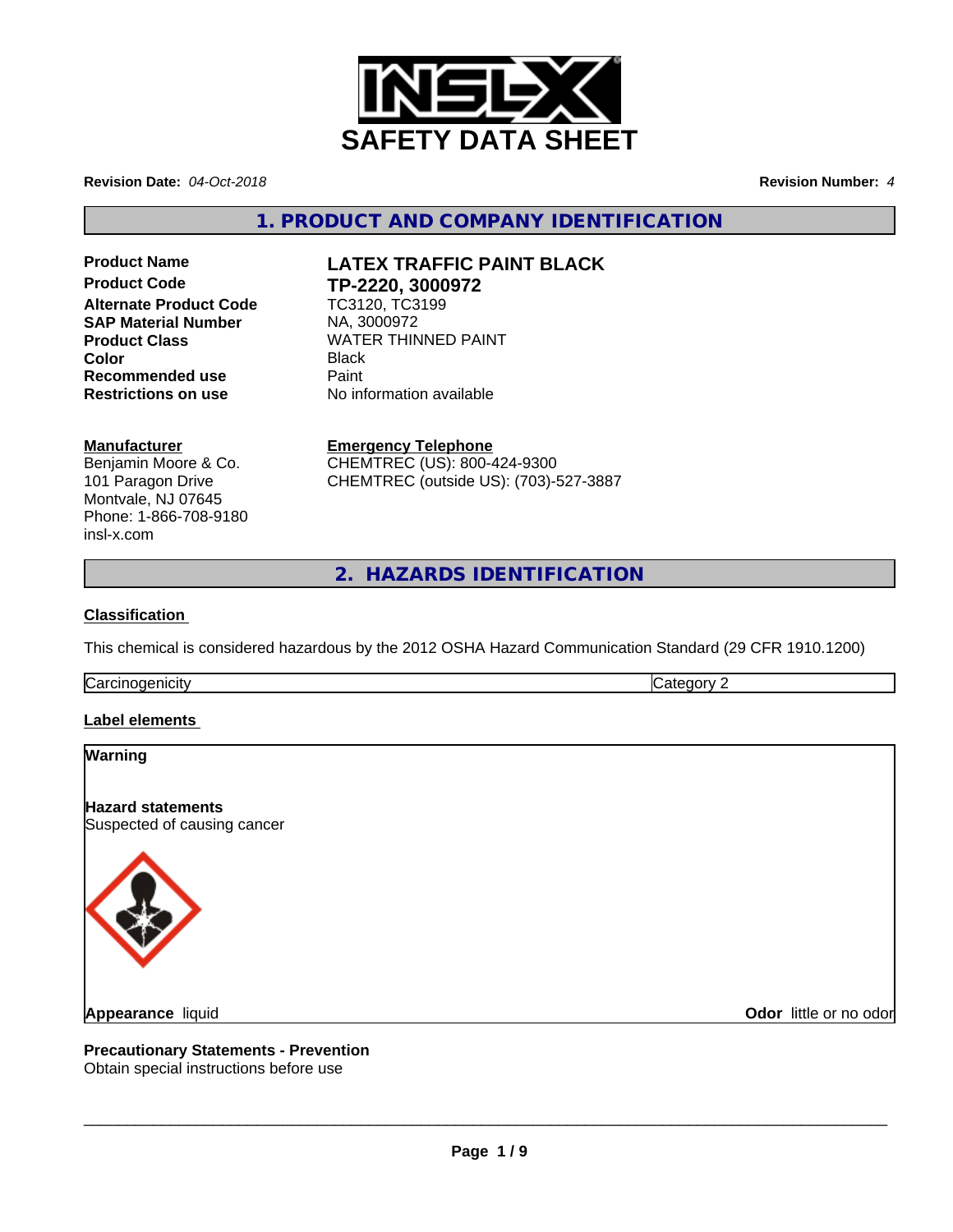Do not handle until all safety precautions have been read and understood Use personal protective equipment as required

## **Precautionary Statements - Response**

IF exposed or concerned: Get medical advice/attention

## **Precautionary Statements - Storage**

Store locked up

# **Precautionary Statements - Disposal**

Dispose of contents/container to an approved waste disposal plant

#### **Hazards not otherwise classified (HNOC)**

Not applicable

## **Other information**

No information available

# **3. COMPOSITION INFORMATION ON COMPONENTS**

| <b>Chemical name</b>            | <b>CAS No.</b> | Weight-% |
|---------------------------------|----------------|----------|
| Limestone                       | 1317-65-3      | 35       |
| Propylene glycol                | 57-55-6        |          |
| Carbon black                    | 1333-86-4      |          |
| Sodium C14-C16 olefin sulfonate | 68439-57-6     | U.5      |

| 4. FIRST AID MEASURES                                                                                    |
|----------------------------------------------------------------------------------------------------------|
| No hazards which require special first aid measures.                                                     |
| Rinse thoroughly with plenty of water for at least 15 minutes and consult a<br>physician.                |
| Wash off immediately with soap and plenty of water while removing all<br>contaminated clothes and shoes. |
| Move to fresh air. If symptoms persist, call a physician.                                                |
| Clean mouth with water and afterwards drink plenty of water. Consult a physician<br>if necessary.        |
| None known.                                                                                              |
| Treat symptomatically.                                                                                   |
| 5. FIRE-FIGHTING MEASURES                                                                                |
|                                                                                                          |

**Suitable Extinguishing Media** Manual Use extinguishing measures that are appropriate to local circumstances and the surrounding environment.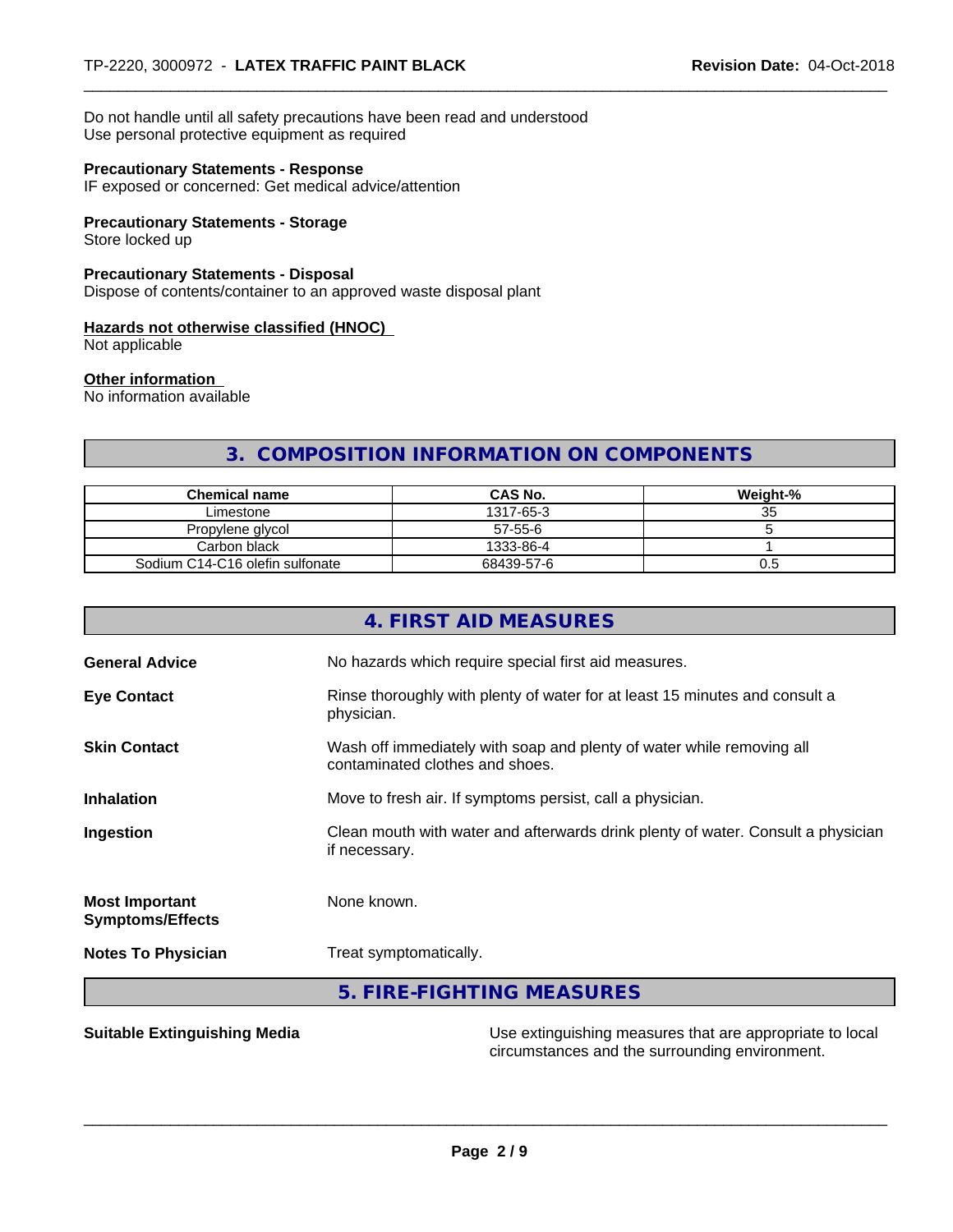| <b>Protective Equipment And Precautions For</b><br><b>Firefighters</b>                                                | As in any fire, wear self-contained breathing apparatus<br>pressure-demand, MSHA/NIOSH (approved or equivalent)<br>and full protective gear. |
|-----------------------------------------------------------------------------------------------------------------------|----------------------------------------------------------------------------------------------------------------------------------------------|
| <b>Specific Hazards Arising From The Chemical</b>                                                                     | Closed containers may rupture if exposed to fire or<br>extreme heat.                                                                         |
| <b>Sensitivity To Mechanical Impact</b>                                                                               | No.                                                                                                                                          |
| <b>Sensitivity To Static Discharge</b>                                                                                | No.                                                                                                                                          |
| <b>Flash Point Data</b><br>Flash Point (°F)<br>Flash Point (°C)<br><b>Method</b><br><b>Flammability Limits In Air</b> | Not applicable<br>Not applicable<br>Not applicable                                                                                           |
| Lower flammability limit:<br><b>Upper flammability limit:</b>                                                         | Not applicable<br>Not applicable                                                                                                             |
| Health: 1<br>Flammability: 0<br><b>NFPA</b>                                                                           | <b>Instability: 0</b><br><b>Special: Not Applicable</b>                                                                                      |
| <b>NFPA Legend</b><br>0 - Not Hazardous                                                                               |                                                                                                                                              |

- 1 Slightly
- 2 Moderate
- 3 High
- 4 Severe

*The ratings assigned are only suggested ratings, the contractor/employer has ultimate responsibilities for NFPA ratings where this system is used.*

*Additional information regarding the NFPA rating system is available from the National Fire Protection Agency (NFPA) at www.nfpa.org.*

|                                  | 6. ACCIDENTAL RELEASE MEASURES                                                                                                                                                   |  |
|----------------------------------|----------------------------------------------------------------------------------------------------------------------------------------------------------------------------------|--|
| <b>Personal Precautions</b>      | Avoid contact with skin, eyes and clothing. Ensure adequate ventilation.                                                                                                         |  |
| <b>Other Information</b>         | Prevent further leakage or spillage if safe to do so.                                                                                                                            |  |
| <b>Environmental precautions</b> | See Section 12 for additional Ecological Information.                                                                                                                            |  |
| <b>Methods for Cleaning Up</b>   | Soak up with inert absorbent material. Sweep up and shovel into suitable<br>containers for disposal.                                                                             |  |
|                                  | 7. HANDLING AND STORAGE                                                                                                                                                          |  |
| <b>Handling</b>                  | Avoid contact with skin, eyes and clothing. Avoid breathing vapors, spray mists or<br>sanding dust. In case of insufficient ventilation, wear suitable respiratory<br>equipment. |  |
| <b>Storage</b>                   | Keep container tightly closed. Keep out of the reach of children.                                                                                                                |  |
| <b>Incompatible Materials</b>    | No information available                                                                                                                                                         |  |
|                                  |                                                                                                                                                                                  |  |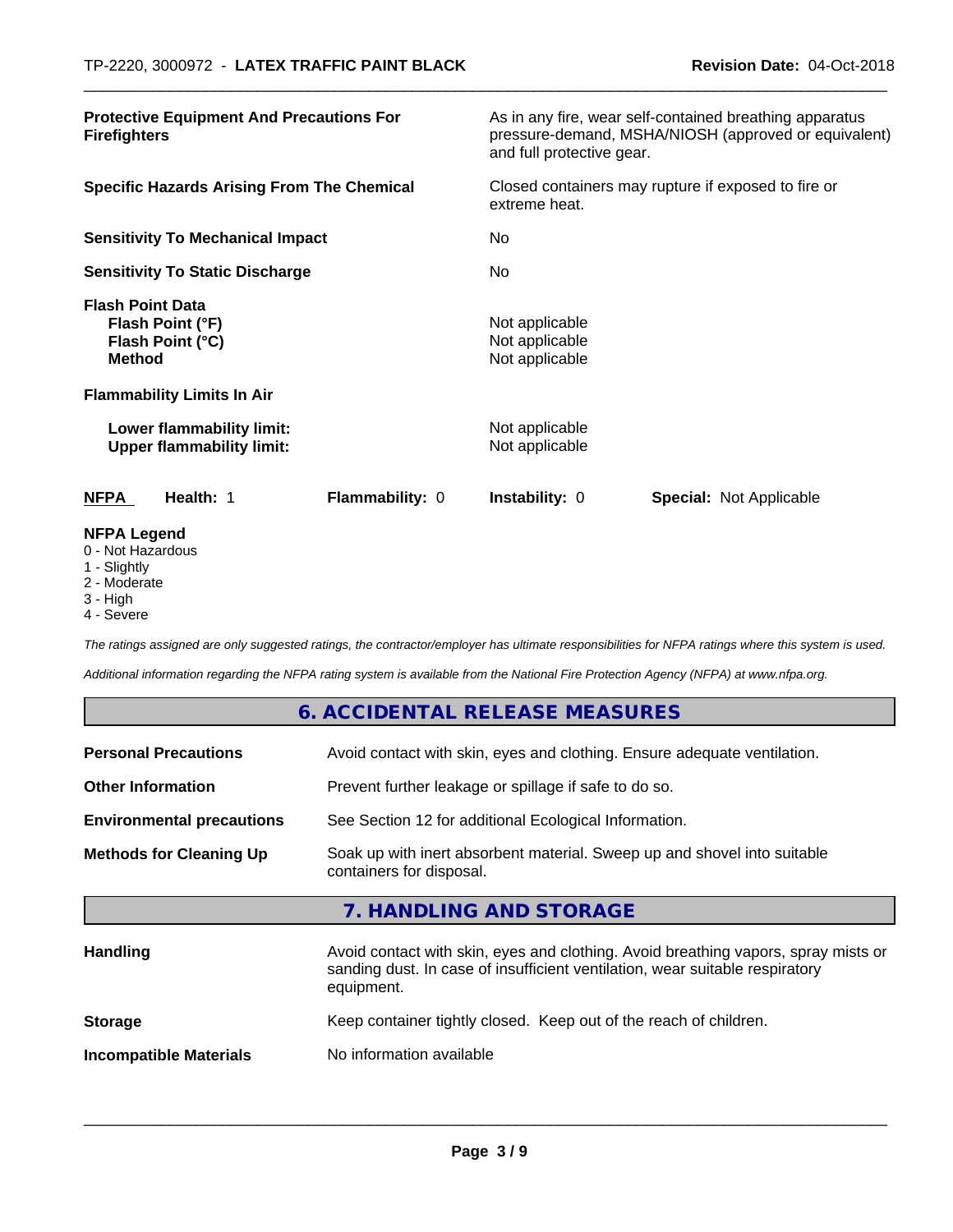# **8. EXPOSURE CONTROLS/PERSONAL PROTECTION**

## **Exposure Limits**

| <b>Chemical name</b> | <b>ACGIH TLV</b> | <b>OSHA PEL</b>            |
|----------------------|------------------|----------------------------|
| Limestone            | N/E              | 15 mg/m <sup>3</sup> - TWA |
|                      |                  | $5 \text{ mg/m}^3$ - TWA   |
| Carbon black         | 3 ma/mª - TWA    | $3.5 \text{ mg/m}^3$ - TWA |

# **Legend**

ACGIH - American Conference of Governmental Industrial Hygienists Exposure Limits OSHA - Occupational Safety & Health Administration Exposure Limits N/E - Not Established

| <b>Engineering Measures</b>          | Ensure adequate ventilation, especially in confined areas.                                                                          |
|--------------------------------------|-------------------------------------------------------------------------------------------------------------------------------------|
| <b>Personal Protective Equipment</b> |                                                                                                                                     |
| <b>Eye/Face Protection</b>           | Safety glasses with side-shields.                                                                                                   |
| <b>Skin Protection</b>               | Protective gloves and impervious clothing.                                                                                          |
| <b>Respiratory Protection</b>        | In case of insufficient ventilation wear suitable respiratory equipment.                                                            |
| <b>Hygiene Measures</b>              | Avoid contact with skin, eyes and clothing. Remove and wash contaminated<br>clothing before re-use. Wash thoroughly after handling. |

# **9. PHYSICAL AND CHEMICAL PROPERTIES**

| Appearance                        | liquid                   |
|-----------------------------------|--------------------------|
| Odor                              | little or no odor        |
| <b>Odor Threshold</b>             | No information available |
| Density (Ibs/gal)                 | $10.6 - 11.0$            |
| <b>Specific Gravity</b>           | $1.28 - 1.32$            |
| рH                                | No information available |
| <b>Viscosity (cps)</b>            | No information available |
| Solubility(ies)                   | No information available |
| <b>Water solubility</b>           | No information available |
| <b>Evaporation Rate</b>           | No information available |
| Vapor pressure @20 °C (kPa)       | No information available |
| Vapor density                     | No information available |
| Wt. % Solids                      | $40 - 50$                |
| Vol. % Solids                     | $25 - 35$                |
| Wt. % Volatiles                   | $50 - 60$                |
| Vol. % Volatiles                  | $65 - 75$                |
| <b>VOC Regulatory Limit (g/L)</b> | < 100                    |
| <b>Boiling Point (°F)</b>         | 212                      |
| <b>Boiling Point (°C)</b>         | 100                      |
| <b>Freezing Point (°F)</b>        | 32                       |
| <b>Freezing Point (°C)</b>        | 0                        |
| Flash Point (°F)                  | Not applicable           |
| Flash Point (°C)                  | Not applicable           |
| <b>Method</b>                     | Not applicable           |
| <b>Flammability (solid, gas)</b>  | Not applicable           |
| <b>Upper flammability limit:</b>  | Not applicable           |
| Lower flammability limit:         | Not applicable           |
|                                   |                          |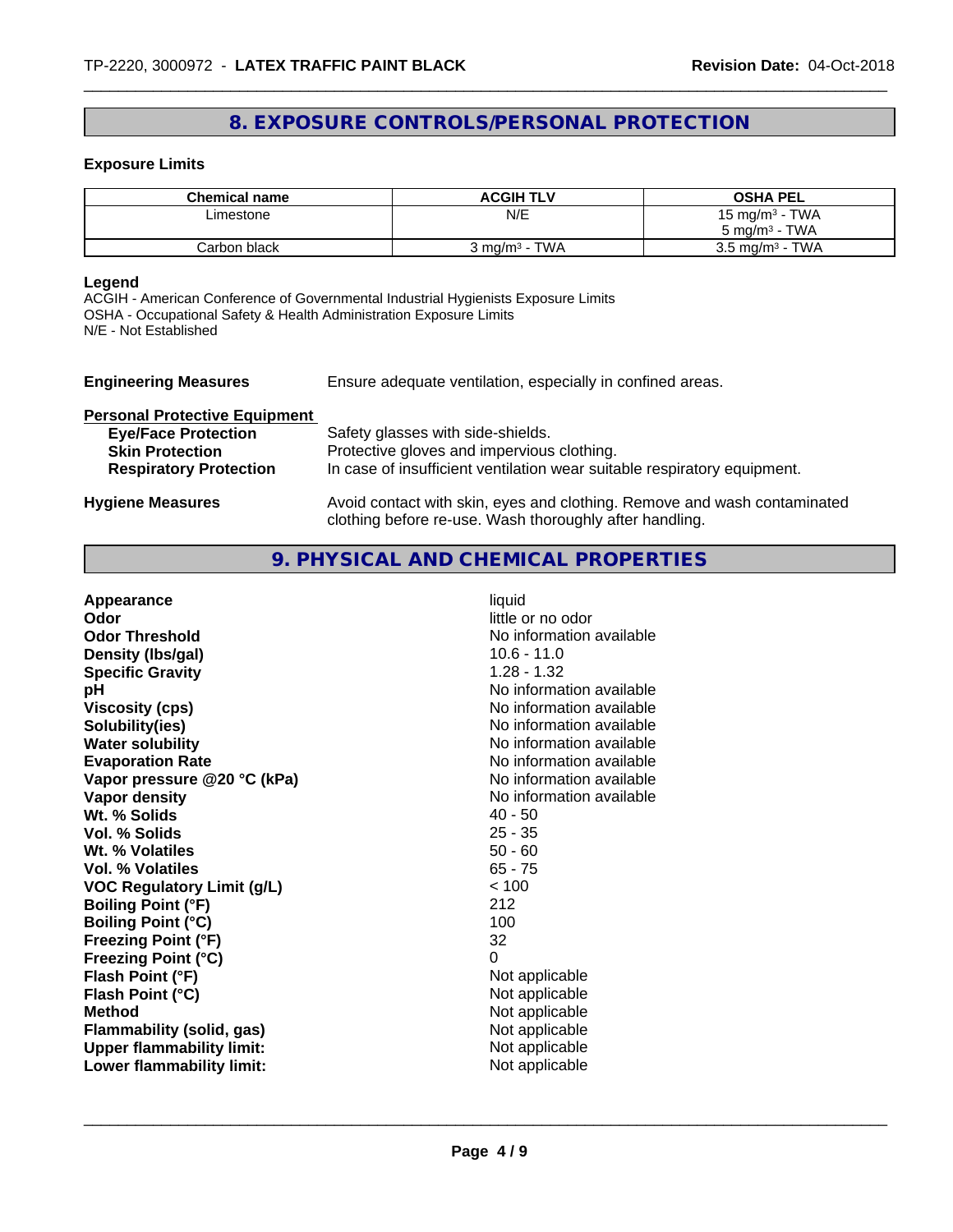**Autoignition Temperature (°F)** No information available **Autoignition Temperature (°C)**<br> **Decomposition Temperature (°F)** No information available **Decomposition Temperature (°F)** No information available<br> **Decomposition Temperature (°C)** No information available **Decomposition Temperature (°C) Partition coefficient** 

# **10. STABILITY AND REACTIVITY**

| <b>Reactivity</b>                         | Not Applicable                           |
|-------------------------------------------|------------------------------------------|
| <b>Chemical Stability</b>                 | Stable under normal conditions.          |
| <b>Conditions to avoid</b>                | Prevent from freezing.                   |
| <b>Incompatible Materials</b>             | No materials to be especially mentioned. |
| <b>Hazardous Decomposition Products</b>   | None under normal use.                   |
| <b>Possibility of hazardous reactions</b> | None under normal conditions of use.     |

# **11. TOXICOLOGICAL INFORMATION**

#### **Product Information**

# **Information on likely routes of exposure**

**Principal Routes of Exposure** Eye contact, skin contact and inhalation.

**Acute Toxicity** 

**Product Information** No information available

#### **<u>Symptoms related to the physical, chemical and toxicological characteristics</u>**

**Symptoms** No information available

# **Delayed and immediate effects as well as chronic effects from short and long-term exposure**

| Eye contact                     | May cause slight irritation.                                                                                    |
|---------------------------------|-----------------------------------------------------------------------------------------------------------------|
| <b>Skin contact</b>             | Substance may cause slight skin irritation. Prolonged or repeated contact may dry<br>skin and cause irritation. |
| <b>Inhalation</b>               | May cause irritation of respiratory tract.                                                                      |
| Ingestion                       | Ingestion may cause gastrointestinal irritation, nausea, vomiting and diarrhea.                                 |
| <b>Sensitization</b>            | No information available                                                                                        |
| <b>Neurological Effects</b>     | No information available.                                                                                       |
| <b>Mutagenic Effects</b>        | No information available.                                                                                       |
| <b>Reproductive Effects</b>     | No information available.                                                                                       |
| <b>Developmental Effects</b>    | No information available.                                                                                       |
| Target organ effects            | No information available.                                                                                       |
| <b>STOT - single exposure</b>   | No information available.                                                                                       |
| <b>STOT - repeated exposure</b> | No information available.                                                                                       |
| Other adverse effects           | No information available.                                                                                       |
| <b>Aspiration Hazard</b>        | No information available                                                                                        |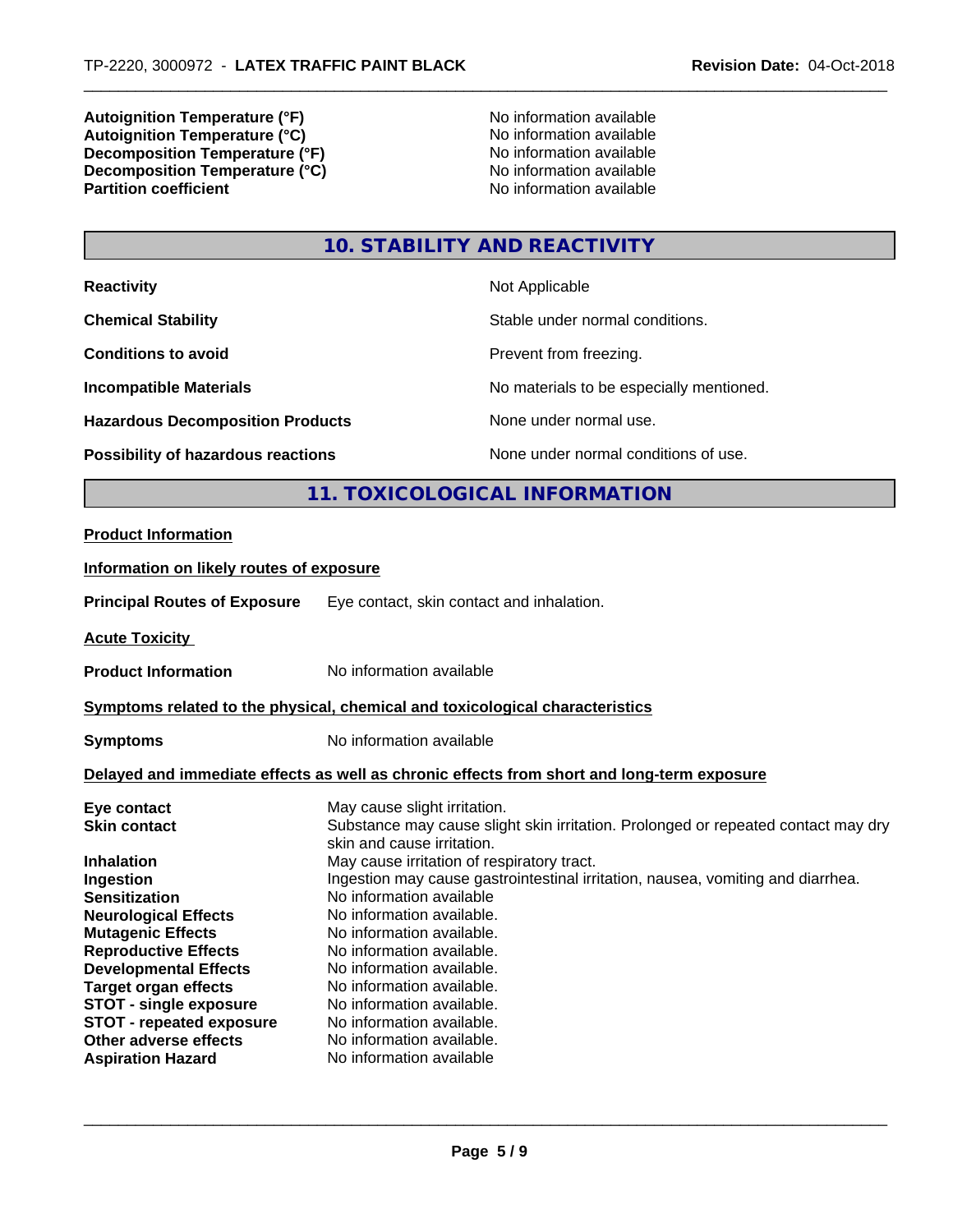#### **Numerical measures of toxicity**

#### **The following values are calculated based on chapter 3.1 of the GHS document**

| <b>ATEmix (oral)</b>   | 1527428 mg/kg |
|------------------------|---------------|
| <b>ATEmix (dermal)</b> | 1588525 mg/kg |

#### **Component Information**

Propylene glycol LD50 Oral: 20000 mg/kg (Rat) LD50 Dermal: 20800 mg/kg (Rabbit) Carbon black LD50 Oral: > 15400 mg/kg (Rat) LD50 Dermal: > 3000 mg/kg (Rabbit)

#### **Carcinogenicity**

*The information below indicateswhether each agency has listed any ingredient as a carcinogen:.*

| <b>Chemical name</b>      | <b>IARC</b>               | <b>NTP</b> | OSHA   |
|---------------------------|---------------------------|------------|--------|
|                           | .<br>2B<br>Possible Human |            | Listed |
| $\sim$<br>black<br>Carbon | Carcinoɑen                |            |        |

#### **Legend**

IARC - International Agency for Research on Cancer NTP - National Toxicity Program OSHA - Occupational Safety & Health Administration

**12. ECOLOGICAL INFORMATION**

# **Ecotoxicity Effects**

The environmental impact of this product has not been fully investigated.

#### **Product Information**

#### **Acute Toxicity to Fish**

No information available

#### **Acute Toxicity to Aquatic Invertebrates**

No information available

#### **Acute Toxicity to Aquatic Plants**

No information available

#### **Persistence / Degradability**

No information available.

## **Bioaccumulation**

No information available.

#### **Mobility in Environmental Media**

No information available.

#### **Ozone**

No information available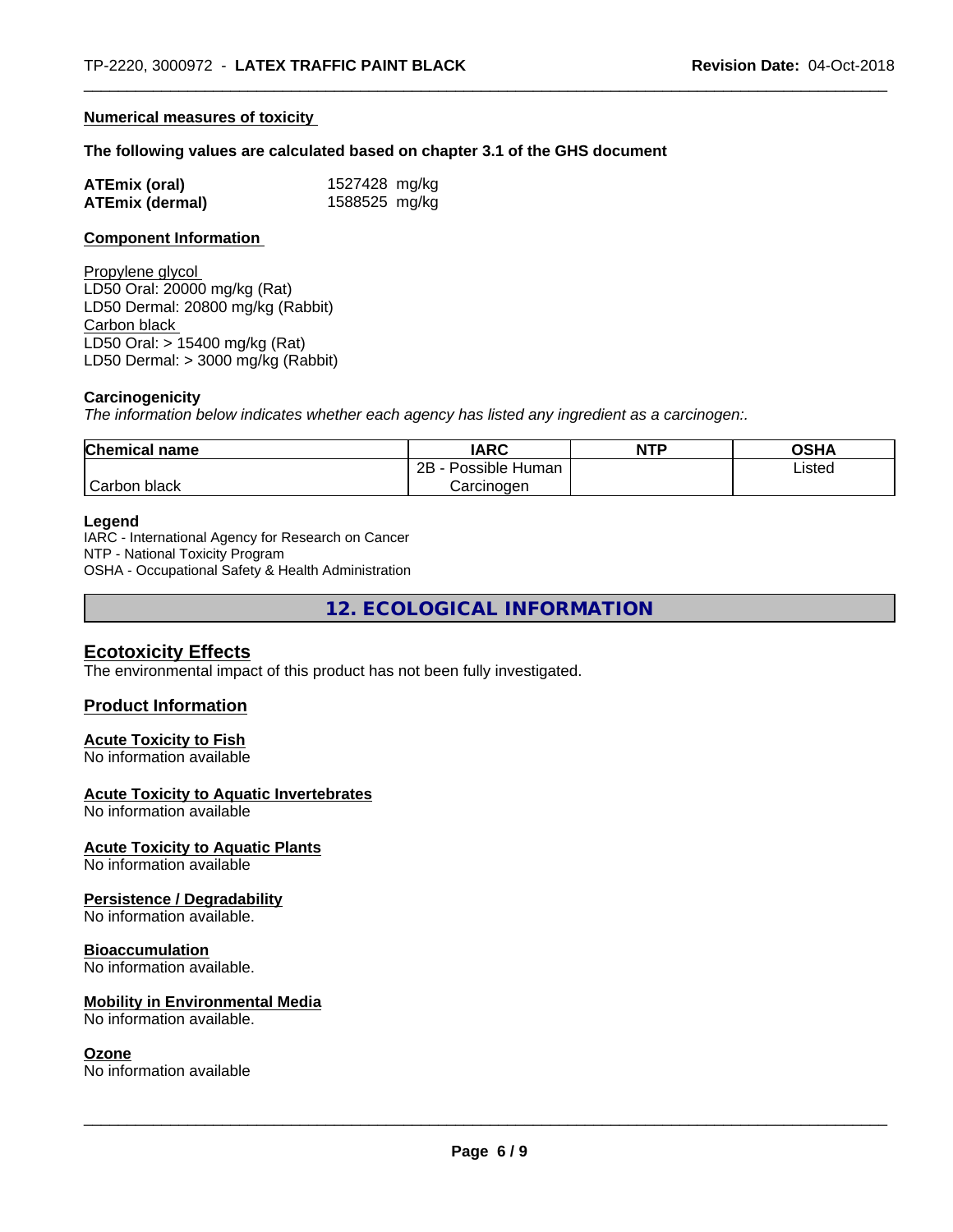# **Component Information**

## **Acute Toxicity to Fish**

No information available Propylene glycol LC50: 710 mg/L (Fathead Minnow - 96 hr.)

# **Acute Toxicity to Aquatic Invertebrates**

No information available Propylene glycol EC50: > 10000 mg/L (Daphnia magna - 24 hr.)

# **Acute Toxicity to Aquatic Plants**

No information available

|                                                                                                                    | <b>13. DISPOSAL CONSIDERATIONS</b>                                                                                                                                                                                        |
|--------------------------------------------------------------------------------------------------------------------|---------------------------------------------------------------------------------------------------------------------------------------------------------------------------------------------------------------------------|
| <b>Waste Disposal Method</b>                                                                                       | Dispose of in accordance with federal, state, and local regulations. Local<br>requirements may vary, consult your sanitation department or state-designated<br>environmental protection agency for more disposal options. |
|                                                                                                                    | <b>14. TRANSPORT INFORMATION</b>                                                                                                                                                                                          |
| <b>DOT</b>                                                                                                         | Not regulated                                                                                                                                                                                                             |
| <b>ICAO / IATA</b>                                                                                                 | Not regulated                                                                                                                                                                                                             |
| <b>IMDG / IMO</b>                                                                                                  | Not regulated                                                                                                                                                                                                             |
|                                                                                                                    | <b>15. REGULATORY INFORMATION</b>                                                                                                                                                                                         |
| <b>International Inventories</b>                                                                                   |                                                                                                                                                                                                                           |
| <b>TSCA: United States</b><br><b>DSL: Canada</b>                                                                   | Yes - All components are listed or exempt.<br>Yes - All components are listed or exempt.<br>One or more component is listed on NDSL.                                                                                      |
| <b>Federal Regulations</b>                                                                                         |                                                                                                                                                                                                                           |
| <b>SARA 311/312 hazardous categorization</b><br>Acute health hazard<br><b>Chronic Health Hazard</b><br>Fire hazard | <b>No</b><br>Yes<br>No                                                                                                                                                                                                    |

## **SARA 313**

Section 313 of Title III of the Superfund Amendments and Reauthorization Act of 1986 (SARA). This product contains

Sudden release of pressure hazard No Reactive Hazard No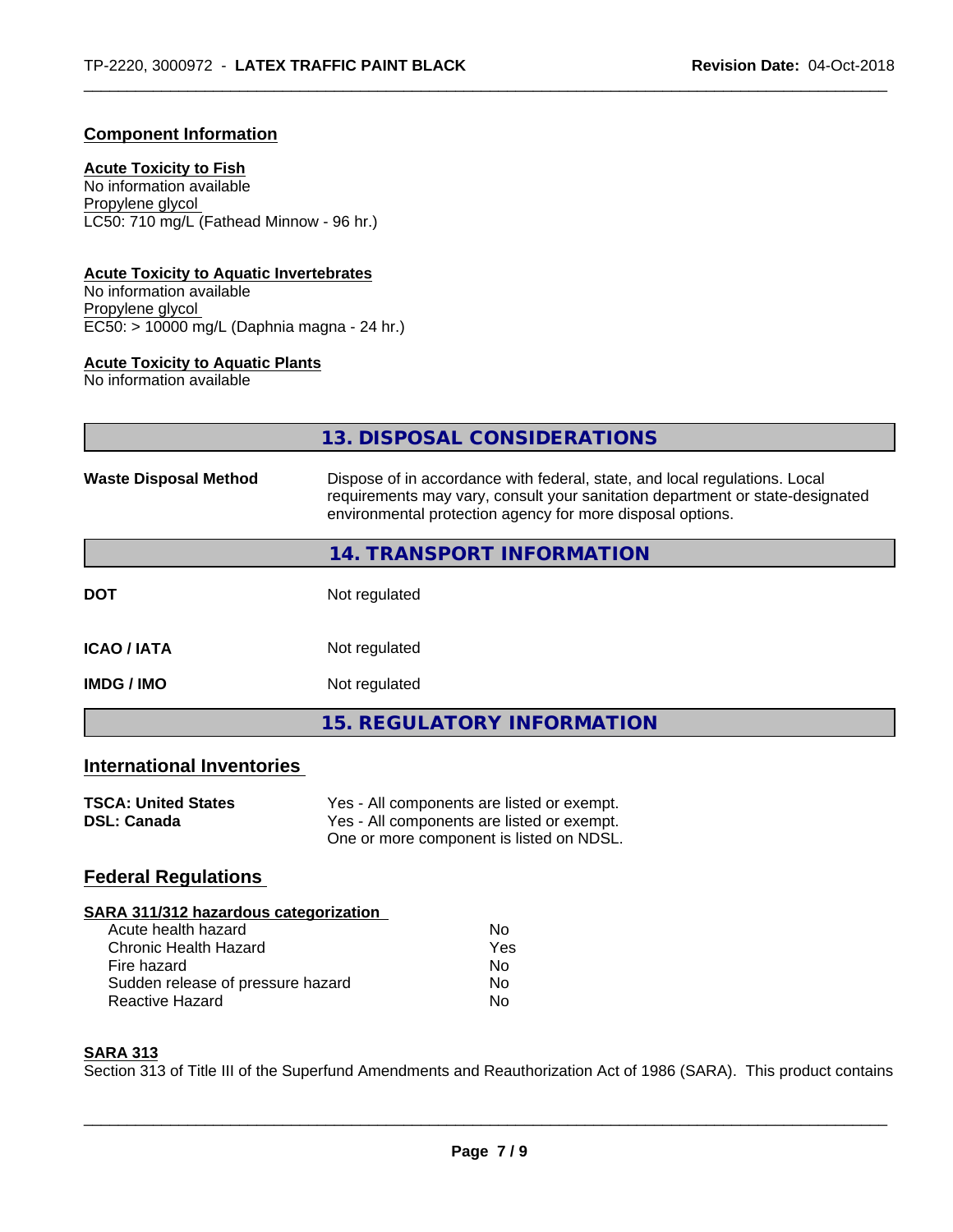a chemical or chemicals which are subject to the reporting requirements of the Act and Title 40 of the Code of Federal Regulations, Part 372:

*None*

## **Clean Air Act,Section 112 Hazardous Air Pollutants (HAPs) (see 40 CFR 61)**

This product contains the following HAPs:

*None*

# **US State Regulations**

# **California Proposition 65**

**WARNING:** Cancer and Reproductive Harm– www.P65warnings.ca.gov

## **State Right-to-Know**

| <b>Chemical name</b> | <b>Massachusetts</b> | <b>New Jersey</b> | Pennsylvania |
|----------------------|----------------------|-------------------|--------------|
| Limestone            |                      |                   |              |
| Propylene alvcol     |                      |                   |              |
| Carbon black         |                      |                   |              |

#### **Legend**

X - Listed

# **16. OTHER INFORMATION**

**HMIS** - **Health:** 1\* **Flammability:** 0 **Reactivity:** 0 **PPE:** -

#### **HMIS Legend**

- 0 Minimal Hazard
- 1 Slight Hazard
- 2 Moderate Hazard
- 3 Serious Hazard
- 4 Severe Hazard
- Chronic Hazard
- X Consult your supervisor or S.O.P. for "Special" handling instructions.

*Note: The PPE rating has intentionally been left blank. Choose appropriate PPE that will protect employees from the hazards the material will present under the actual normal conditions of use.*

*Caution: HMISÒ ratings are based on a 0-4 rating scale, with 0 representing minimal hazards or risks, and 4 representing significant hazards or risks. Although HMISÒ ratings are not required on MSDSs under 29 CFR 1910.1200, the preparer, has chosen to provide them. HMISÒ ratings are to be used only in conjunction with a fully implemented HMISÒ program by workers who have received appropriate HMISÒ training. HMISÒ is a registered trade and service mark of the NPCA. HMISÒ materials may be purchased exclusively from J. J. Keller (800) 327-6868.*

 **WARNING!** If you scrape, sand, or remove old paint, you may release lead dust. LEAD IS TOXIC. EXPOSURE TO LEAD DUST CAN CAUSE SERIOUS ILLNESS, SUCH AS BRAIN DAMAGE, ESPECIALLY IN CHILDREN. PREGNANT WOMEN SHOULD ALSO AVOID EXPOSURE.Wear a NIOSH approved respirator to control lead exposure. Clean up carefully with a HEPA vacuum and a wet mop. Before you start, find out how to protect yourself and your family by contacting the National Lead Information Hotline at 1-800-424-LEAD or log on to